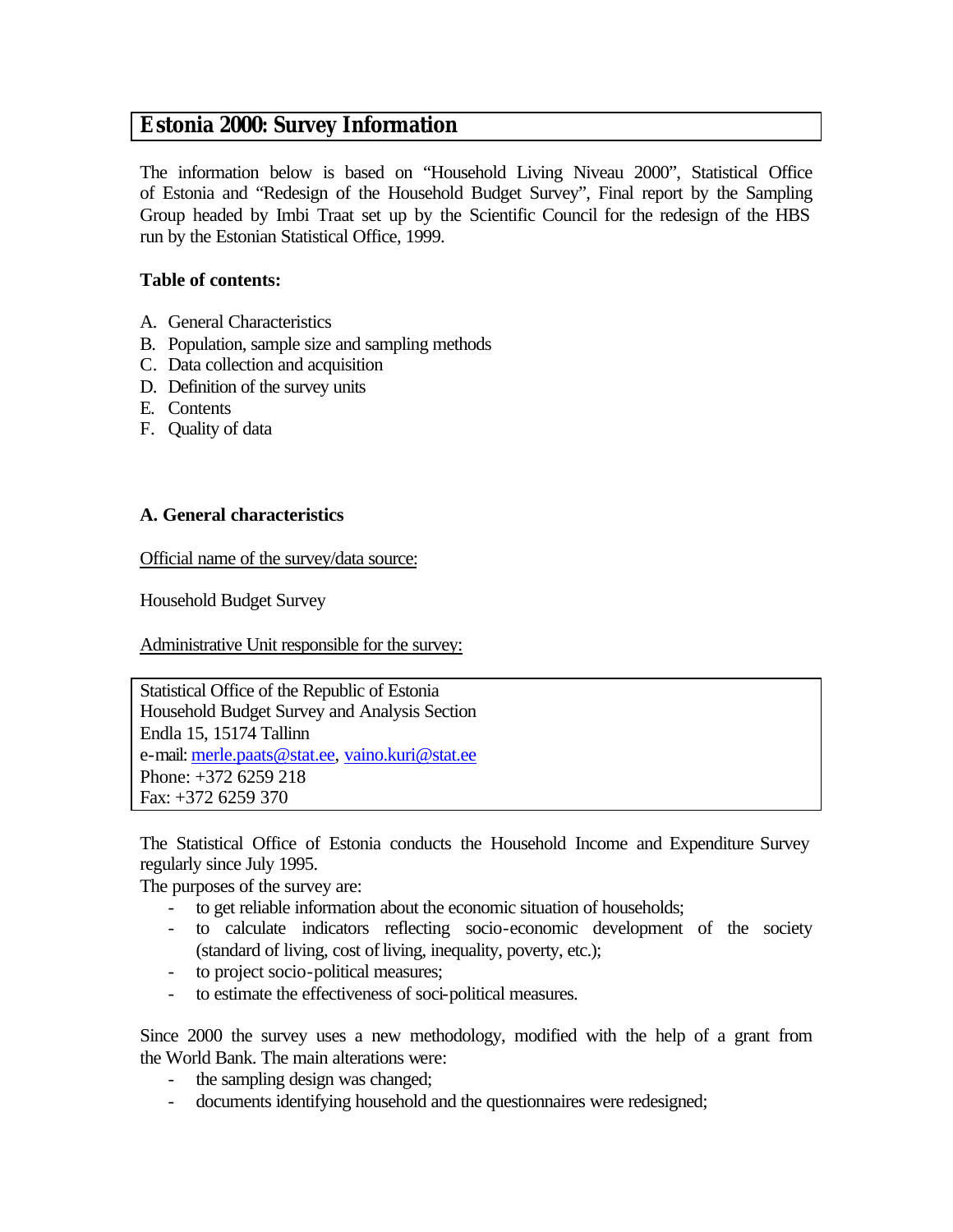- the diaries and questionnaires fixing the income and expenditure data of households were made more handy and user-friendly;
- the usage of data in macro-economics was revised;
- the organization of interviewing was somewhat altered.

Results are published quarterly in the monthly bulletin Eesti Statistika (Estonian Statistics) of the month following each quarter. Annual data are published in the Statistical Yearbook of Estonia and in the annual publication Household Income and Expenditure.

#### **B. Population, sampling size and sampling methods**

#### Population size:

The population size on 1 January 2000 was 1,439,197 (data not adjusted according to the 2000 Population Census).

#### Coverage:

Population of the survey is – *all Estonian non-institutional households*. Inhabitants of the nursing homes, prisons, boarding schools, monasteries do not belong to the population of HBS. They form ca 1% of Estonian population.

#### Sample size:

To reduce the cost of the survey the monthly sample size was reduced to 820 households.

#### Sampling frame:

As in previous years, the Population Register (PR) is used for selection of a random sample. PR is a database (run by Andmevara Ltd) of all individuals living in Estonia (citizens and those having living permission). It includes a record for every person with person's name, personal identification code, address code and some other indicators. In October 1, 1999 PR included 1 476 202 records/persons.

The sampling frame is a part of the PR comprising of people 15 years old and older (earlier the age limit was 16 years), denoted by PR15+. This is reasonable since younger people do not form separate households. It also helps to overcome the problem that some children may not have the address. There may be up-to-two years delay of registration of the address of a new-born child.

By personal talks with the people of Andmevara Ltd it has been found out that records of PR are checked and corrected for big cities and for most of the counties, address codes have been unified so that different presentations of one and the same address are not possible. Analyses which sampling group has ordered from the Population Register convince us that the database can be electronically easily handled, all kinds of comparisons are possible and searches by different indicators work well. Conclusion is that the database is run professionally.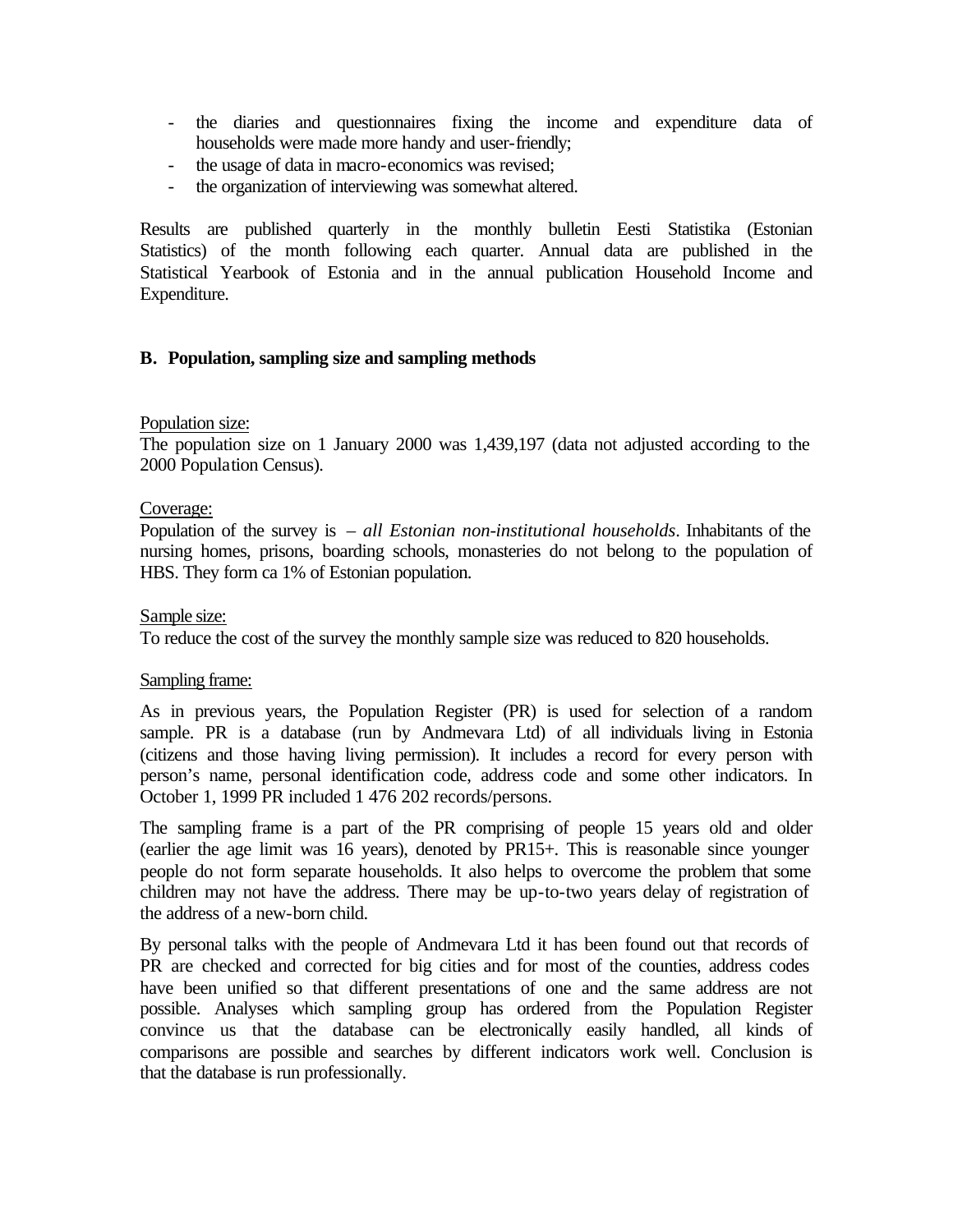Nevertheless there are some imperfections in the Population Register. They come rather from the situation in our law system than from the data base itself. Namely, we haven't had the registration law, so that people need not necessarily show their addresses in the Population Register. This situation will hopefully change in the near future. Law of the Population Register reached to the Parlament for discussions on September 30, 1999 (193 SE in http://www.riigikogu.ee/). According to this Law each person will have address of his/her living place (or in some cases the contact address) in the Population Register. Consequently, imperfections found in the Population Register now will move toward improvement in the future.

Due to the absence of the registration law sampling group has paid a lot of attention to the analysis of the address part of the Population Register and of its over- and undercoverage. Address part of the Population Register becomes especially important in the redesigned survey. Of course, it is important in any survey since people are found by their addresses. But in the redesigned survey also inclusion probabilities are determined by the addresses.

### Sample design:

The sampling design was reorganized with the aim to get more exact estimates using smaller sample size, to reduce the non-response and not to use the replacement households causing a possible bias in estimates.

Sampling is carried through among the records of PR15+ by stratified systematic random sampling. Since the people in register appear in irregular order, the systematic sampling is statistically equivalent to simple random sampling. As a result of sampling procedure the address persons were fixed, who formed the basis for households' sample.

Previously the households were repeatedly interviewed according to the rotation scheme. The rotation period was three months and each household was interviewed, in general, three times. Since 2000, each household is interviewed twice, the rotation period is 12 months, whereas every year half of the sample is replaced. Thus during the year the survey is cross-sectional  $-$  i.e. no household repeated in the same year  $-$  which guarantees the highest possible precision (under given sample size) for the level estimates of the parameters on the desired time moment – in month, quarter, half- year, year. Estimates of the level are the most important estimates for the internal statistics-user. Since also estimates of the changes are needed to compare progress in Estonia with other countries, half overlapped sample is recommended for neighboring years. This increases the precision when estimating changes between neighboring years and between the corresponding quarters of these years. The new method causes somewhat higher variability of variables (inequality indicators), as earlier the household data of different interviews were averaged.

Besides this, the two main changes of the sample design are: the change of the stratification rule and the use of two sampling procedures (instead of person-wise sampling).

### *1. Stratification rule*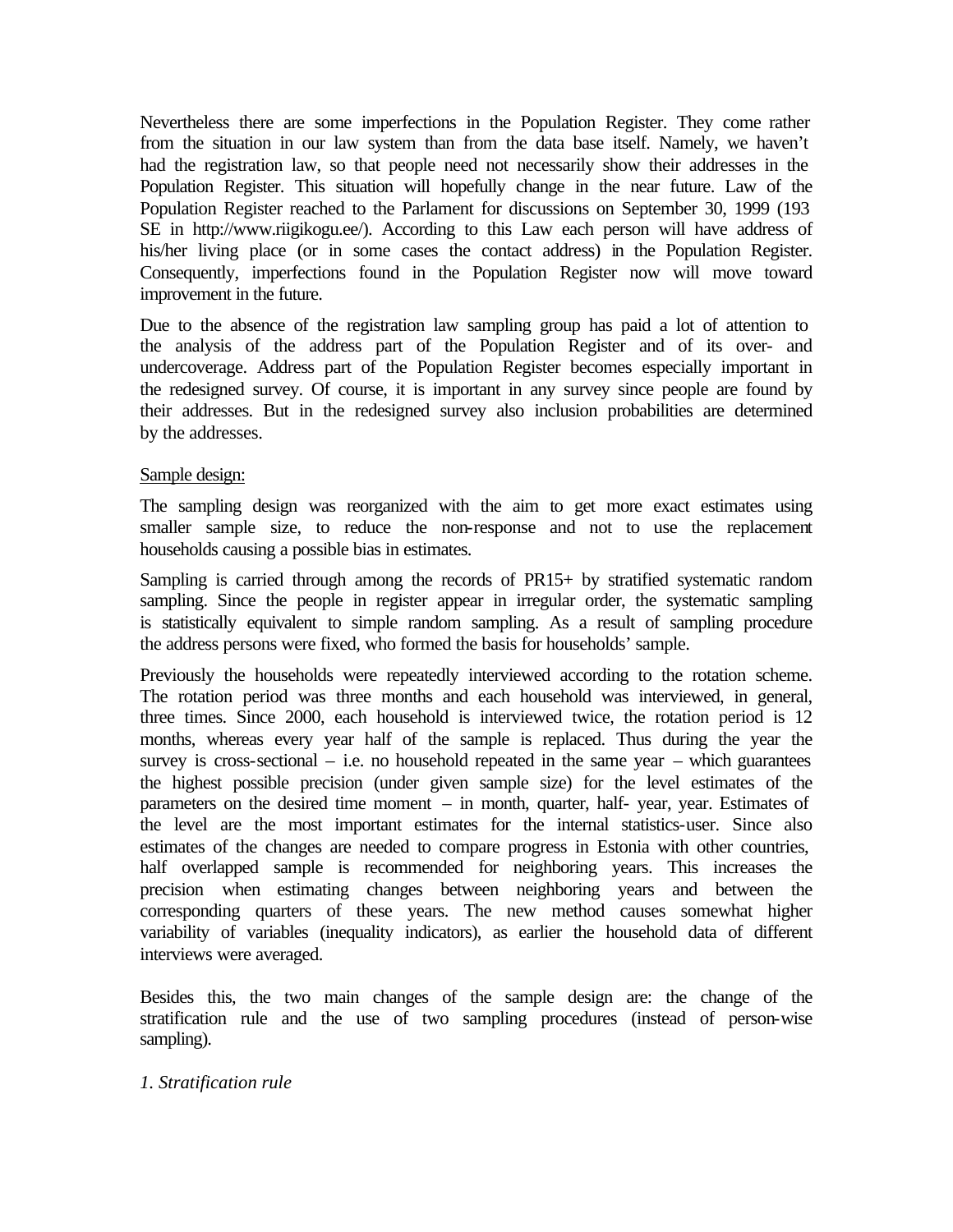The stratification scheme was worked out to produce good estimates for various levels of the population with efforts to get comparable estimates also in county level. Three strata were formed: large counties (Tallinn, Harjumaa, Ida-Virumaa, Lääne-Virumaa, Pärnumaa, Tartumaa), small counties (Jõgevamaa, Järvamaa, Läänemaa, Põlvamaa, Raplamaa, Saaremaa, Valgamaa, Viljandimaa, Võrumaa) and Hiiumaa (the smallest county).

Different sampling fractions were proposed for these strata to ensure more equal sample sizes in counties. The table below presents these sampling fractions and corresponding monthly sample sizes.

| <b>Strata</b> | $\underline{R}$ | $\mathbf{n}$ | $f. \%$       | <b>Step</b> |
|---------------|-----------------|--------------|---------------|-------------|
| <b>BIG</b>    | 868775          | 500          | $0.0576$ 1737 |             |
| Tallinn       | 343999          | 200          |               |             |
| Hariu         | 99623           | 57           |               |             |
| Idaviru       | 162011          | 92           |               |             |
| Lääneviru     | 60634           | 35           |               |             |
| Pärnu         | 80720           | 46           |               |             |
| Tartu         | 121788          | 70           |               |             |
| <b>SMALL</b>  | 298861          | <b>300</b>   | 0.1004        | 996         |
| <u>Jogeva</u> | 32572           | 33           |               |             |
| Järva         | 34238           | 34           |               |             |
| Lääne         | 25426           | 26           |               |             |
| Polva         | 28411           | 28           |               |             |
| Rapla         | 31561           | 32           |               |             |
| <b>Saare</b>  | 31837           | 32           |               |             |
| Valga         | 30911           | 31           |               |             |
| Viliandi      | 49570           | 50           |               |             |
| Voru          | 34333           | 34           |               |             |
| HIIU          | 9110            | 20           | 0.2744        | 364         |
| Total         | 1176746         | 820          |               |             |

Monthly sample of HBS in three strata *(Population Age Structure. Towns and Counties of Estonia, Jan.1, 1999)*

 $R =$  population size in PR15+, n = sample size, f = sampling fraction, and step = interval for systematic sampling in PR15+.

Since Population Register is ordered by counties the systematic sampling procedure inside strata results with the proportional allocation of the sample for its counties. Sample size per month of the stratum BIG is 500. Stratum BIG consists of biggest (by population) counties. It is sampled with smallest sampling rate. Nevertheless Tallinn gets the biggest sample size. From the estimation viewpoint it is necessary to have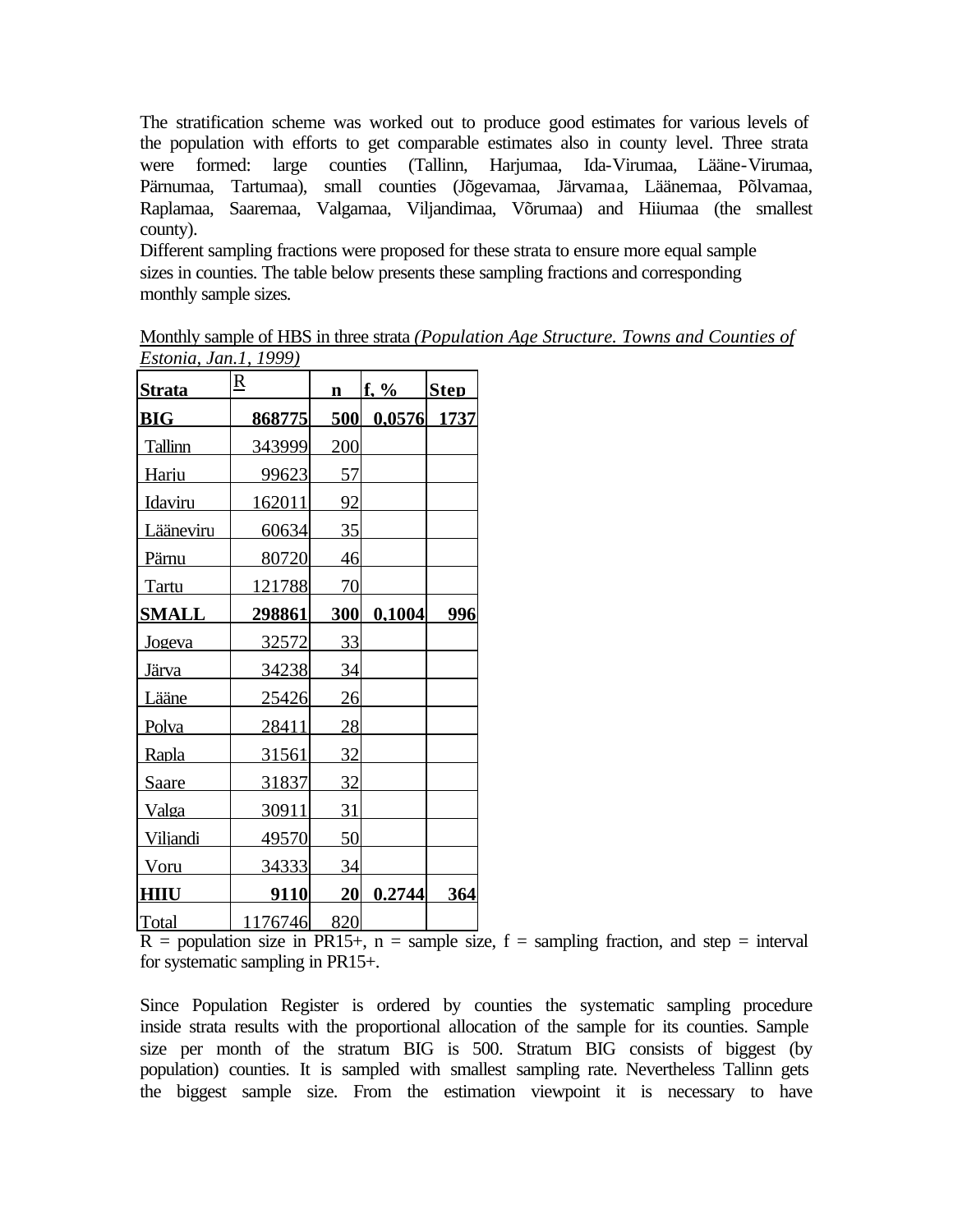comparatively big sample size in Tallinn since it obeys the smallest response rate and is most variable by its HHs at the same time. Higher sampling rate for stratum SMALL guarantees bigger (and quite equal) sample sizes for its counties with total sample size 300. The last stratum comprises just of one county Hiiumaa. Hiiumaa is so small that to get approximately comparable sample size with the counties in stratum SMALL it has to be sampled with three times higher rate. Separate estimates for Hiiumaa are demanded by the users of regional statistics.

## *2. Sampling by two different rules*

Together with every sampled record the size of the corresponding address in PR15+ is received. The household to be sampled is finally identified in Statistical Office by 2 alternative ways.

- If the address received from the database, was complete, i.e. identifies living place exactly, and it was represented by less than 9 persons aged 15 and more, then the address-wise approach is used; that means that the household or households living at the given address were included into the survey not considering if the address person lived at the address or not.
- If the address was represented in the database at least 9 times as the place of residence of a person aged 15 and more (e.g. in some administrative units all inhabitants of the village had the same address – the name of the village), then the person-wise approach was used: the address person and his/her household were included in the survey; they were included also in the case when the address person did not live at the given address, but lived in some other place in the same county; the persons who had left the county were excluded and not replaced.

No replacement households are used as they caused a bias in estimations. The reason for the bias was the fact that in general the replacement households were somewhat smaller compared with the initial households, and probably had also different values in other variables characterizing either household structure, income or consumption.

The cases, where the address does not exist in reality, or belongs to the non-living place, are rare. For example, in the quarterly samples of 1998 HBS, 1.7% of the addresses did not identify the household due to the reasons above.

### Inclusion probabilities:

Inclusion probabilities are the most important components in the weights used to produce estimates from the survey data. Inclusion probabilities in the weights compensate for the selection bias. Randomly selected records together with address-rule cause over represented big-size addresses, together with person-rule over represented big-size households in the sample. Recorded sizes of the addresses (received from PR15+) and sizes of households (given by households) can be used to calculate the inclusion probabilities and to get rid of this bias.

Inclusion probability of any record of PR15+ in stratum *h* (*h*=BIG, SMALL, HIIUMAA) is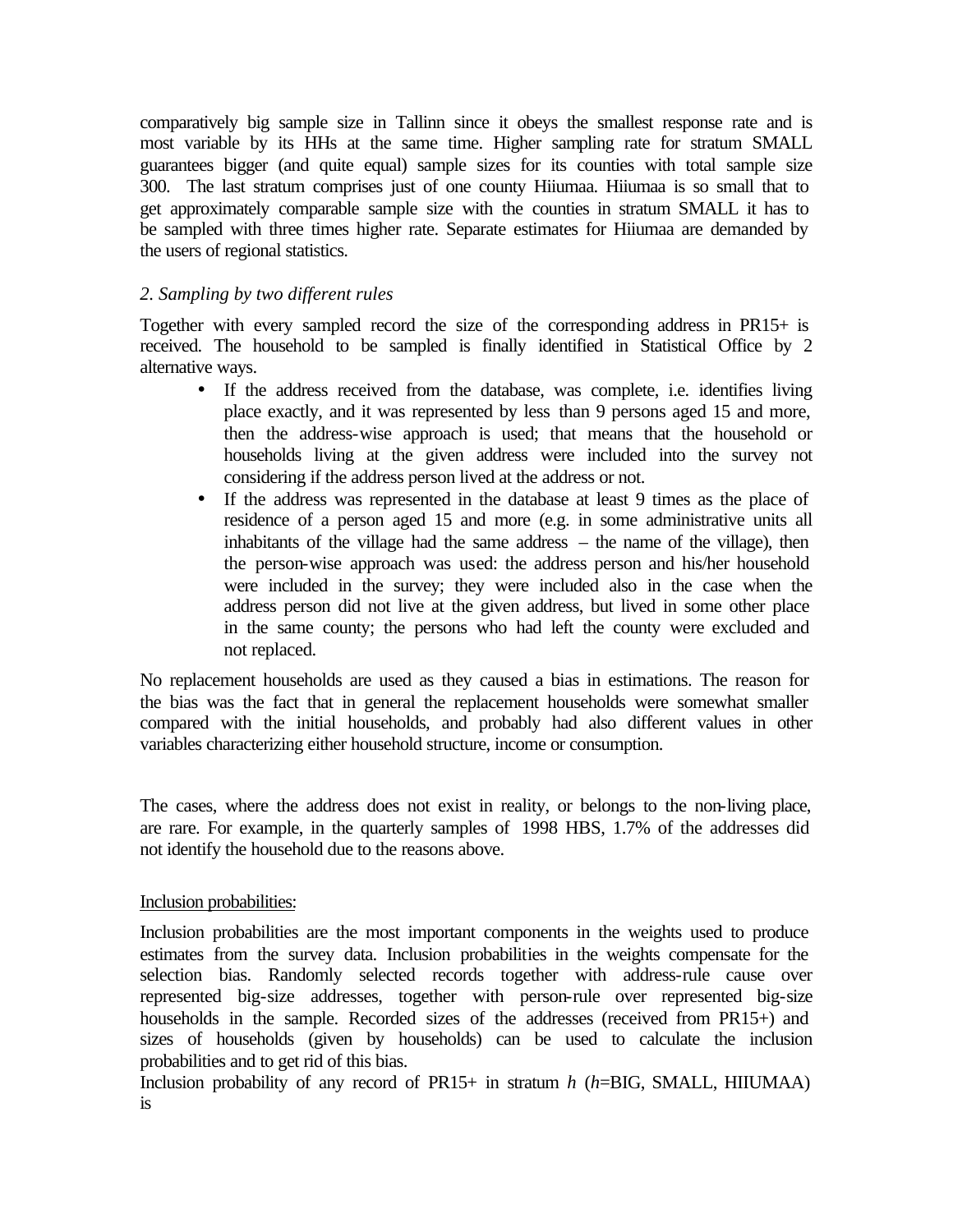where  $n_h$  is the number of records to be sampled (preliminary sample size),  $R_h$ - the number of persons (records) in PR15+. Each record defines a cluster – a household or group of households on the same address. Inclusion probability of the cluster depends on the traces leading to that cluster. The inclusion probability of the household *i* in the stratum *h* selected by address-rule (also for all other households living at the given address) is

$$
\boldsymbol{p}_i = \frac{n_h q_i}{R_h},
$$

where  $q_i$  is the size of the address in PR15+. The inclusion probability for the household *i* in the stratum *h* selected by person-rule is

$$
\boldsymbol{p}_i = \frac{n_h p_i}{R_h},
$$

where  $p_i$  is the number of persons (15 and older) in this household, given by the household.

Sampling weights are inverses of inclusion probabilities and depending on the selection rule they are:

$$
w_i = \begin{cases} \frac{R_h}{n_h q_i}, & i \in s_a \text{ in stratum } h, \\ \frac{R_h}{n_h p_i}, & i \in s_p \text{ in stratum } h. \end{cases}
$$

The weight  $w_i$  shows how many population units will be represented by the HH *i*. Since the distributions of the address size and household size are very much alike, the two kinds of households we have (address-rule-households and person-rule households) have similar distribution of inclusion probabilities and therefore similar distribution of weights. Thus, weighting of data in the estimation stage takes place according to the similar pattern in both groups of households. Finally, the application of address-rule and new inclusion probabilities does not change the distribution of weights. Therefore, the estimates from the new survey are close to the estimates of the earlier HBS. Since the variability of the weights will not increase – the sampling errors of the estimates will not increase either.

#### **C. Data collection and acquisition**

#### Interviewing documents

The data are collected from households by face-to-face interviews and by diary questionnaire method.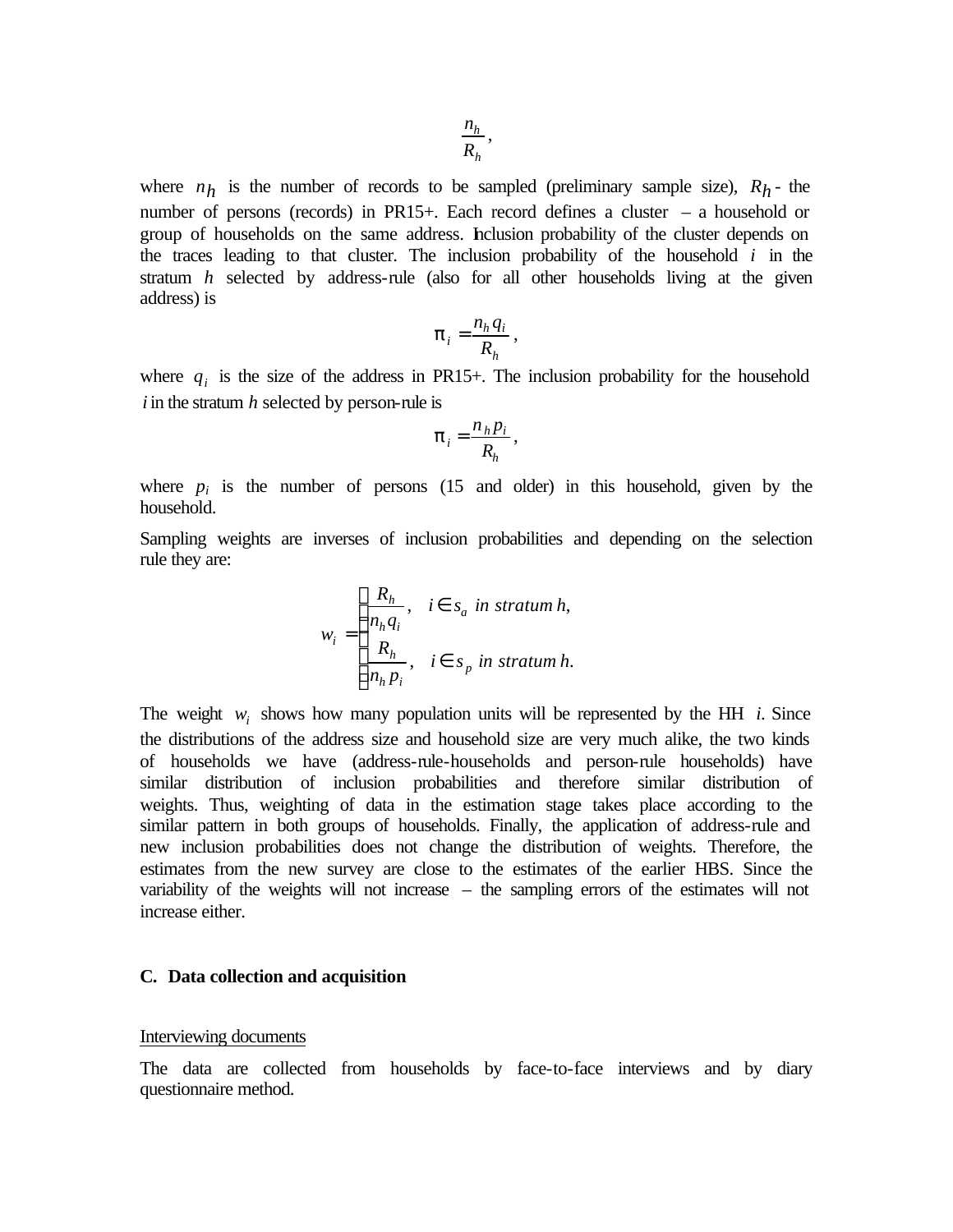### *1. Household Picture*

The interviewer completed the questionnaire at the first meeting with the household. The questionnaire contains general questions about the household (number of members, structure, language spoken at home) and about its members (relation to head, sex, age, ethnic nationality, citizenship, marital status, education, employment characteristics, etc.). Moreover information about the economic situation, living conditions, existence of durable goods, usage of land and possibility of using free services is asked. Since the household participates in the survey once a year, there was no need to use the document "Changes of Household Picture" that had been in use earlier.

## *2. Diary book of food expenditure*

This book contains data about food expenditure of the household during half a month. The cases of eating out and consumption of self-produced or free food products are registered as well. In general the contents of the diary was not changed but its form was made more user-friendly. Special coefficients are used for the calculation of monthly food consumption depending on the duration of measured days and the number of days in a given month.

## *3. The diary book of income, taxes and expenditure*

It contains data about monetary and non-monetary income of the surveyed month, taxes paid by the household and goods and services bought by the household. The diary includes separate parts for recording the expenditure on reconstruction and renovation activities and expenditure related to the household's economic and production activities and expenditure on the investment of money and other transactions. Since 2000 the usage of bank services are not measured.

### *4. Post-interview*

This is a new document whose aim is to determine the consumption household (i.e. fixing the number of persons who participated in consumption during the surveyed month). In the Post-Interview the changes in the household composition during the surveyed period were registered, and some questions containing the self-assessments of economic management were asked.

### Field work

The statistical Office uses its own interviewrs (about 105 specially trained interviewrs are permanently involved in the survey).

The period of interviewer's work with each household consists of three stages:

- pre-survey month (begins on the  $10<sup>th</sup>$  day of the month): Household Picture;
- surveyed month: month during which the household is filling in the diaries;
- post-survey month (from the  $1<sup>st</sup>$  to  $4<sup>th</sup>$  day of the month): Post-interview.

### **D. Definition of the survey units**

Unit of measurement is household for some items (incomes and expenditures) and person for other items (sex, age and many other individual parameters).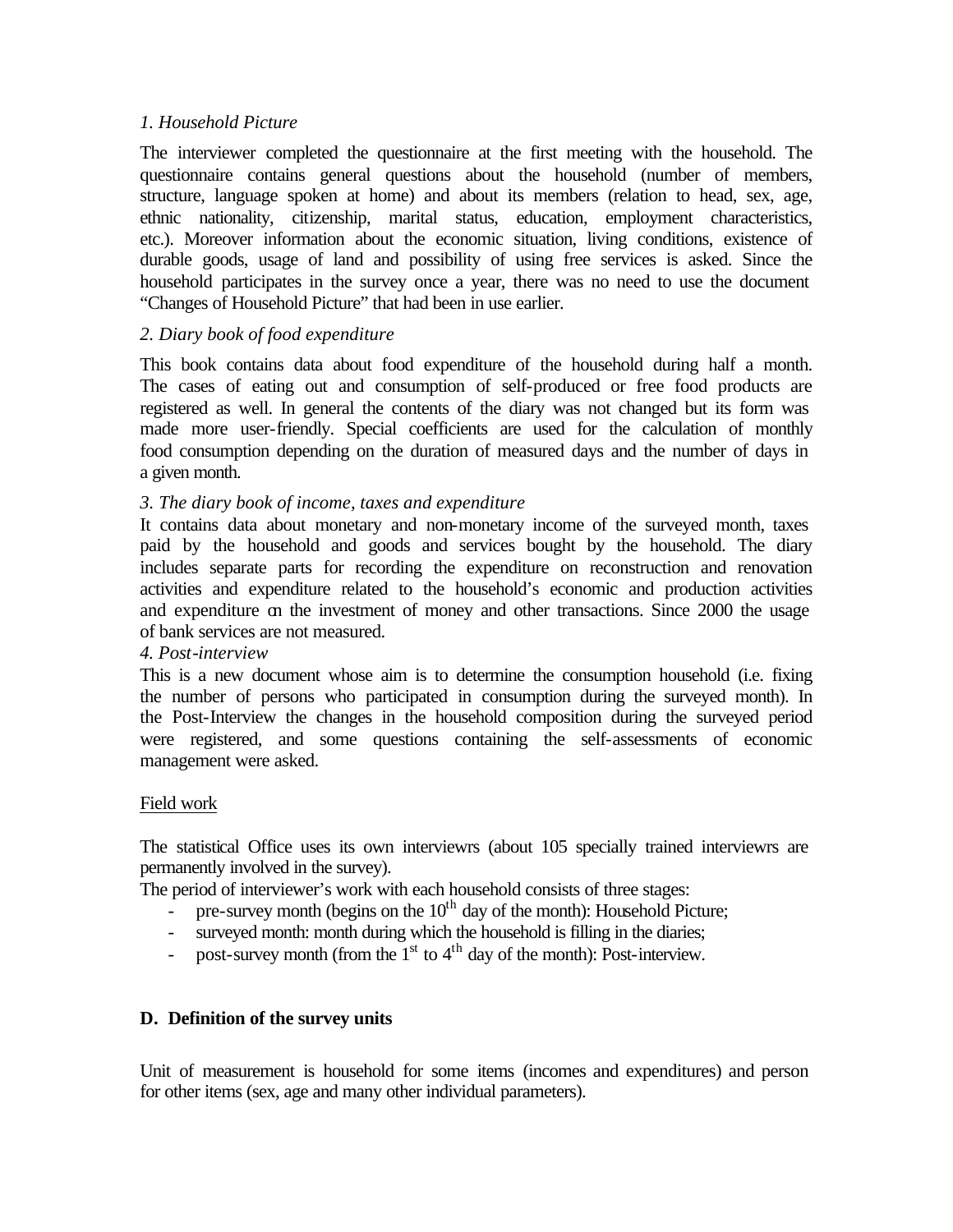*Household* is the group of persons living at the same main dwelling (at the same address) and using common financial and/or food resources and which members consider themselves a household. Household may also comprise of a single person.

*Main dwelling* is the dwelling where the person is spending / has spent during a longer period most of the year and most of free time from work (studies); Main dwelling of legally married persons or a person in cohabitation is the dwelling where he/she spends most time with his/her partner and/or children.

Composition of a household is uniquely specified, i.e. any person can not belong to several households, while each person belongs to some household. Population of households is defined for every month.

A *child* is a household member aged 0-15, while an *adult* is a household member aged 16 or more (as at 1 January of the reference year).

*Head of the household* (reference person) is an adult household member with the largest income (long-term contribution to the household).

## **E. Contents**

### Raw data available

In addition to income and expenditure, the survey provides information about the structure of households and the main demographic and social characteristics of households family relations, employment, education), but also on living conditions, existence of durable goods and additional sources of income (free services and goods, usage of land, foodstuffs received from household's own farm or kitchen plot). In the survey also the real estate owned by household and the self-assessment of the economic situation of household were clarified.

#### Parameters and data estimated

Most of the parameters estimated in the Estonian HBS are means and proportions. They can be considered as ratios of totals on the population level. For example, income per person in a month is a ratio of total income of all the households divided by the total number of people in the population. Proportion of an income type in the total income, for example income from salaries, is the total of all the incomes from salaries divided by the total income (on the population level, of course). The means and proportions in domains (for example, in the group of one-member households) can be considered as ratios of totals as well, but now on the domain level. Population total is estimated by the Horvitz-Thompson estimator. Population ratio is estimated by the ratio of Horvitz-Thompson estimators. The estimators are weighted for nonresponse.

The following parameters are estimated in HBS.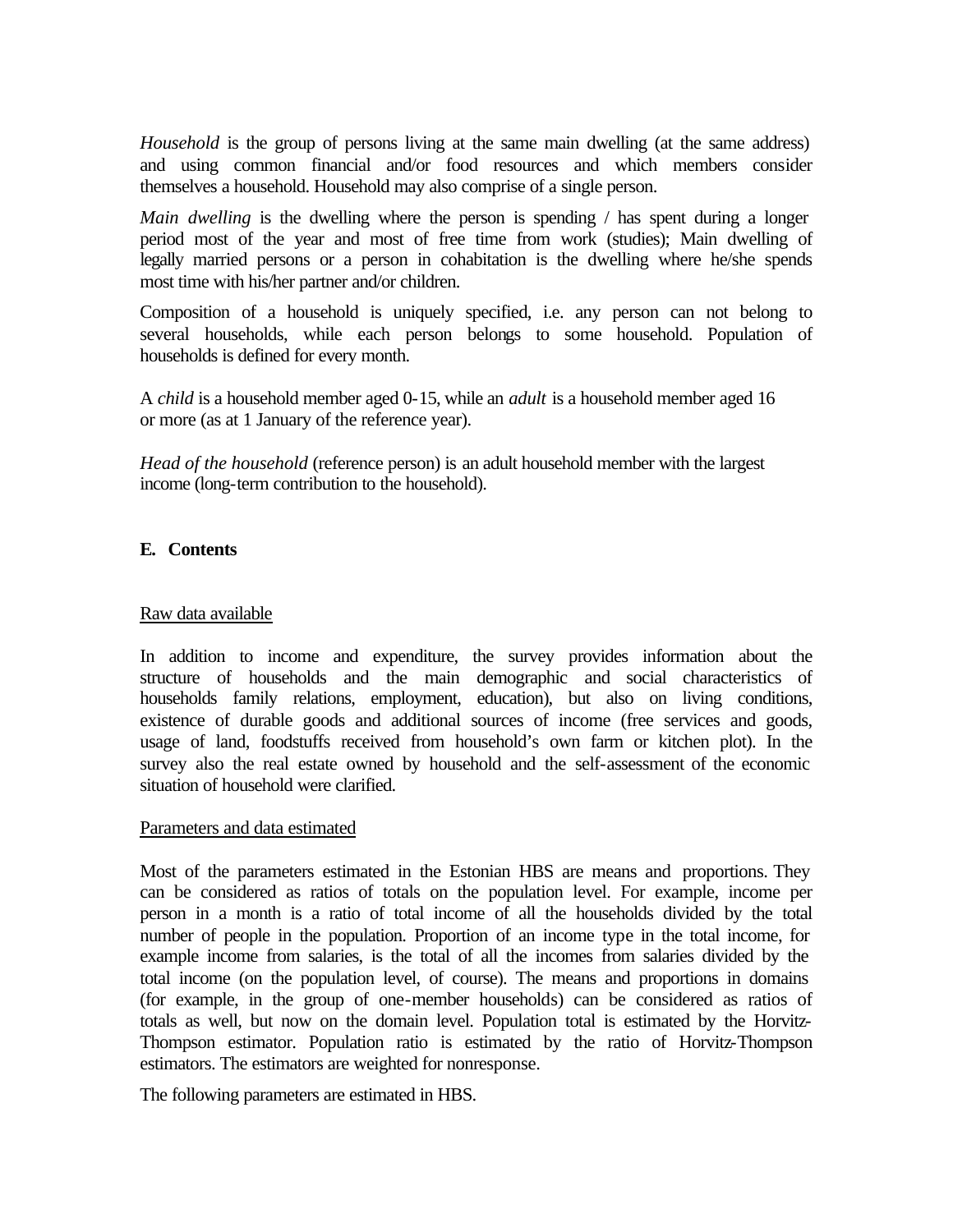- Disposable income, separately income from labour, from self-employment (inc. income from agricultural activity and forestry and income from non-farm selfemployment), property income, transfers (incl. income from pensions, unemployment benefits, child and child care benefits, sick benefits, alimonies and subsidies and social care), other income and non-monetary income.
- Expenditure, classified as consumption expenditure and other expenditure
- Consumption expenditure, classified as expenditure for food and non-alcoholic beverages (finer classification is also present), for alcoholic beverages and tobacco products, for clothing and footwear, dwelling (incl. repair), household equipment and operation, medical care and health, transport (inc. public transportation, petrol and oils), communication, recreation, leisure and entertainment (inc. newspapers, magazines and books), education, hotels-cafes-restaurants (inc. eating out, accommodations services), miscellaneous goods and services, non-monetary consumption (non-food items)

Parameters are estimated in the following domains:

- Estonia
- rural and urban area
- county level (Tallinn and 15 counties, only yearly estimates)
- income deciles (incomes) and expenditure deciles (expenditures)
- by the type of household (1 adult, 1 parent and children, couple without children, couple with children (incl. with 1 children, with 2 children, with 3 and more children))
- by the educational level of the reference person
- by the social status of the reference person (wage-earner, farmer, pensioner)
- by the age group and gender of reference person
- by the size of income per household member (lower than 0.5 minimum wages, 0.5-1) minimum wages, 1-2 minimum wages, 2-3 minimum wages, 3-4 minimum wages, more than 4 minimum wages).

Some parameters are estimated quarterly, some yearly. In the Yearbook of Household Budget Survey some additional parameters concerning the composition and the economic situation of the household are published.

## **F. Quality of data**

### Non-interview

Earlier the ersponse rate was barely over 50% (in 1999 the average response rate was 53.6%). Reasons for non-interview are divided into two groups: frame error and nonresponse

### *1. Frame error*

This error contains inaccuracies of the population database of the Andmevara Ltd. Frame errors and corresponding households were excluded from the sample. The size of the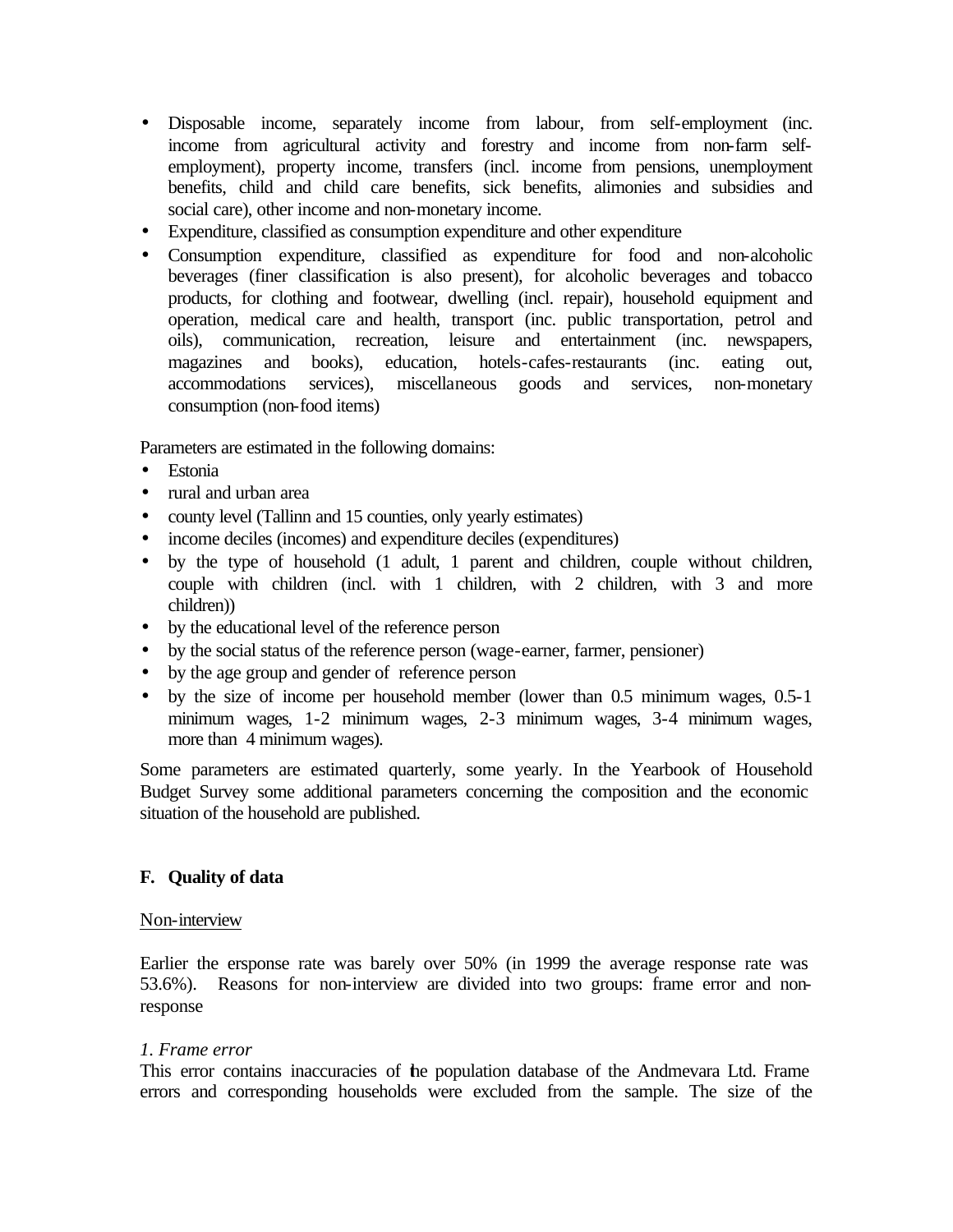frame error was 671 households in 2000, the most common reason being inhabited dwelling in given address.

## *2. Non-response*

The non-response characterizes the organization of data collection (interviewing) and attitudes of respondents. Reducing non-response needs additional efforts from interviewers and organizers of the survey. In redesigning the survey, the non-response rate was under special attention, and among the measures for improvement of the work were more complete training of interviewers and the refinement of their working schedule, instructions and report forms. The most frequent reason for non-response in 2000 was refusal (more than half of the cases), which is influenced by the diary-type questionnaire.

## Weighting

To compensate the low response rate the estimates calculated were corrected using weighing to compensate the non-response and frame errors. The weighs were calculated in three stages.

## *1. Weighting by Poststratification*

Poststratification in the analysis stage is used to raise the accuracy of estimates by compensating non-response. Poststratification helps to compensate it if there exist groups of households in the population, which differ by their response rates and by the average of the study variable. It was clear that Tallinn was so different for its characteristics (participation rate, income and expenditure level) that it should form a separate poststratum. The following poststrata were formed:

- Tallinn;
- East Idaviru, Lääneviru, Jõgeva, Põlva, Valga, Viljandi, Võru;
- West Harju, Hiiu, Järva, Lääne, Tartu, Rapla, Pärnu, Saare.

Together with predefined strata Big, Small and Hiiumaa, we end up with six different weighting groups (strata/poststrata) indexed by *g* (*g*=1,2,…,6):

- Tallinn;
- Big-East: Ida-Viru, Lääne-Viru;
- Big-West: Harju, Pärnu, Tartu;
- Small-East: Jõgeva, Põlva, Valga, Viljandi, Võru;
- Small-West: Järva, Lääne, Rapla, Saare;
- Hiiumaa.

Stratified random sampling scheme resulted with weights  $w_i$  given above.

Let the number of selected and responding HHs in group *g* be  $n_g$  and  $v_g$  respectively. Then each responding HH in group *g* represents  $n_g/v_g$  initially selected HHs. If the response and nonresponse are similar inside the group then it is correct to think that response really represents nonresponse. New weights are received by multiplying *wi* in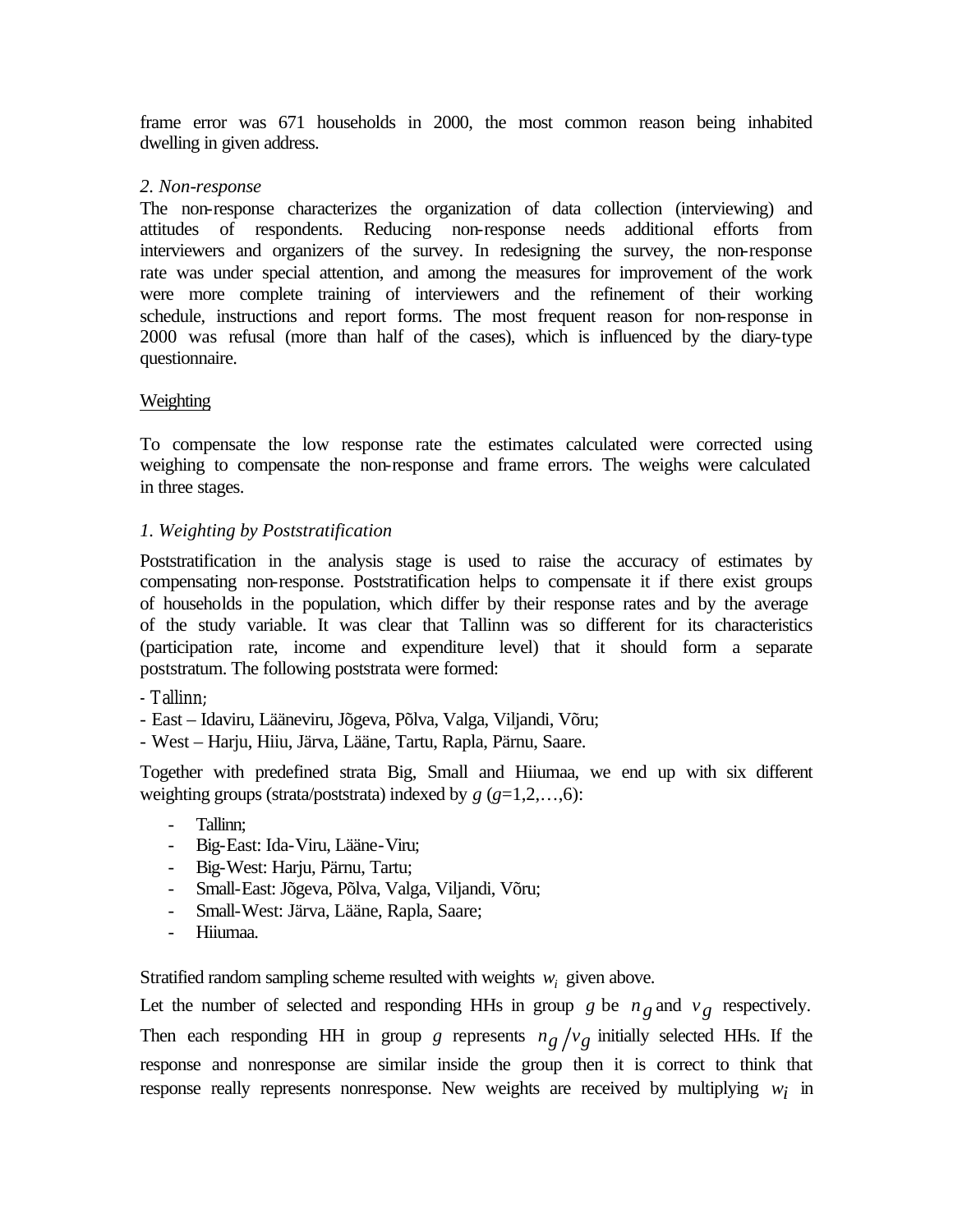group *g* by  $n_g/v_g$ . Since the sampling fraction is the same inside stratum *h* then it is also the same for all groups *g* in stratum *h*,  $R_g / n_g = R_h / n_h$  for each *g* in stratum *h*, where  $R_g$  is the population count for group  $g$  in PR15+. Using this the new weight of the address-rule HH in group *g* can be transformed as follows:

$$
w_i = \frac{R_h}{n_h q_i} \frac{n_g}{v_g} = \frac{R_g}{n_g q_i} \frac{n_g}{v_g} = \frac{R_g}{v_g q_i} .
$$

The same can be done for the person-rule HH. Finally, the poststratification weights compensating nonresponse are:

$$
w_i = \begin{cases} \frac{R_g}{v_g q_i}, & i \in s_a \text{ in group } g, \\ \frac{R_g}{v_g p_i}, & i \in s_p \text{ in group } g, \end{cases}
$$

where  $s_a$  denotes address-rule HHs and  $s_p$  person rule HHs. Population counts  $R_g$  are received from PR15+.

#### *2. Weighting by demographic data*

Due to non-exactness of the frame the computational population size, based on the 1989 Population Census and current population calculations by vital events was used. The population size on 1 January 2000 was 1,439,197 (the data were not adjusted according to the 2000 Population Census).

The weights were corrected as to make the population size estimated by sample coincide with the computational one. With this aim, the weights calculated on the recent stage were multiplied by the correcting factor:

$$
w_i' = \frac{L}{\hat{L}} w_i,
$$

where

$$
\hat{L} = \sum_{i=1}^{v} w_i m_i
$$

is the estimated total of people in HBS population,  $w_i$  is the initial weight of the HH *I*,  $v_i$ is the number of responding HHs and *L* is the total of people by demographic data with institutional people subtracted. As a result

$$
\hat{L} = \sum_{i=1}^{v} w'_i m_i = L.
$$

#### *3. Calibration by the sex-age distribution*

An additional calibration of weights was made so that estimated totals of people in certain sex-age groups are close to the actual number of people in these groups.

Let c be the number of considered sex-age groups and v the number of responding HHs. A  $v \times c$  matrix  $X = (x_{ij})$  is formed with elements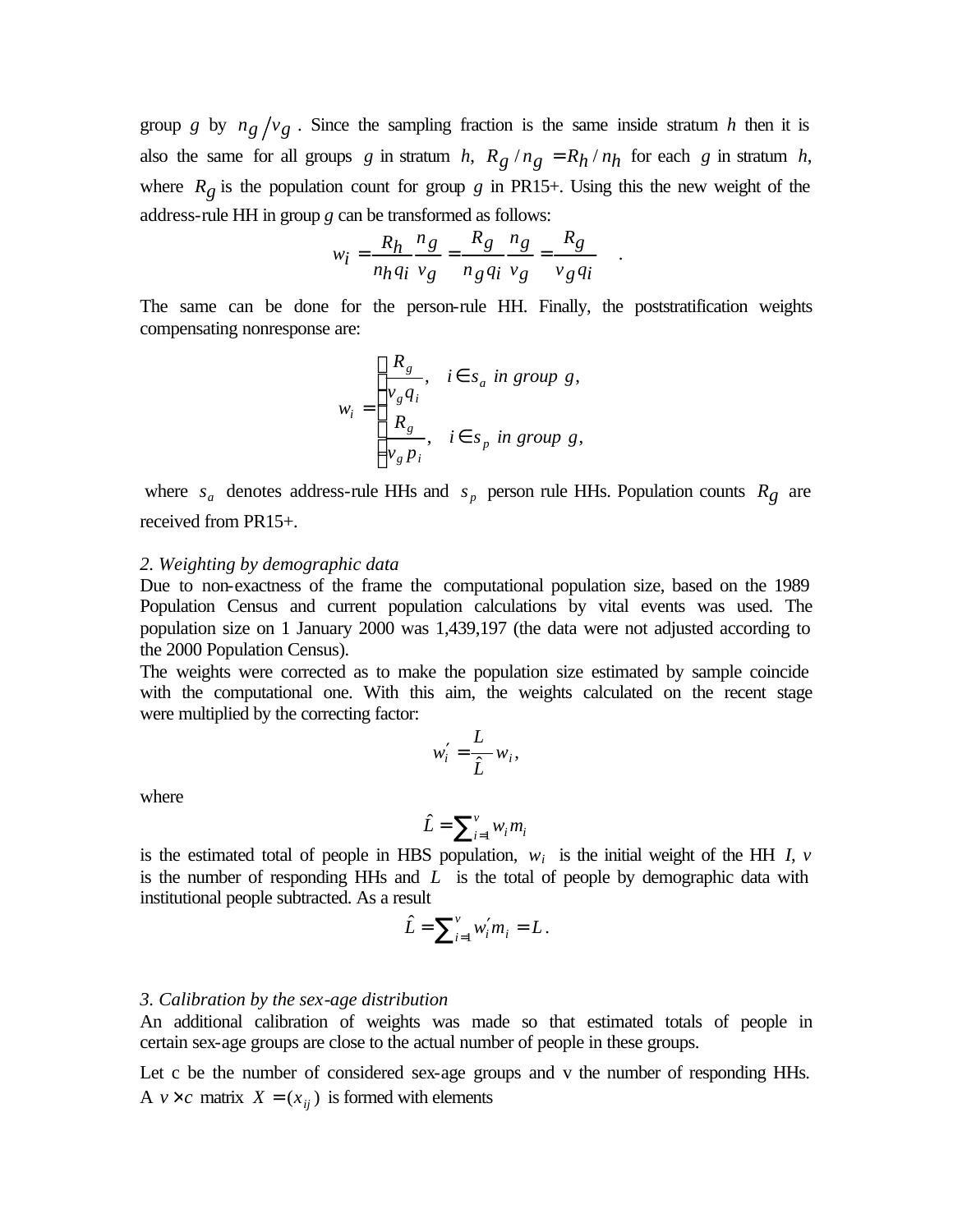$$
x_{ij} = w'_i \, m_{ij},
$$

where  $m_{ij}$  is the number of members of the HH *i* in the sex-age group *j*.

Weights  $w'_i$  guarantee that

$$
\sum_i \sum_j x_{ij} = L = \hat{L}.
$$

The estimated number of people in sex-age group *j* according to HBS is received from the matrix *X* :

$$
\hat{t}_j = \sum_i x_{ij}, \quad j = 1, 2, K, c.
$$

Denoting by  $t_j$  – number of people in sex-age group *j* by demographic data we have

$$
\sum_j t_j = L = \hat{L} = \sum_j \hat{t}_j.
$$

The aim is to achieve the equality inside sex-age groups:

$$
t_j = t_j
$$
,  $j = 1,2, K$ , c.

For this the correction factors  $f_i$  are calculated. Least square method is used with the condition that the factors must be as close as possible to unity. The latter guarantees that the correction of the sampling weights is minimal.

Denote  $T = (t_1, t_2, \mathbf{K}, t_c)'$ ,  $\hat{T} = (\hat{t}_1, \hat{t}_2, \mathbf{K}, \hat{t}_c)'$ ) Κ  $\hat{f}_1, \hat{f}_2, \mathbf{K}, \hat{f}_c)'$ ,  $F = (f_1, f_2, \mathbf{K}, f_c)'$  and  $I = (1, 1, \mathbf{K} \cdot 1)'$ . Then the vector of correction factors can be presented in the following way:

 $F = I + X E$ , (3.3.2)

where

$$
E = (X'X)^{-1}(T - \overset{\dagger}{T})\,. \tag{3.3.3}
$$

The elements of the vector *T* ) are the estimates in the sex-age groups given in (3.3.1). They can be calculated alternatively as

$$
\hat{T}=X'I.
$$

The corrected weight for the household *i* is:

$$
w''_i = w'_i \cdot f_i = \frac{L}{\hat{L}} \cdot w_i \cdot f_i.
$$
 (3.3.4)

Weights  $w_i'$  guarantee that the estimated number of people coincides with the actual number of it (by demographic data) and in the sex-age groups these numbers are as close as possible. Institutional people are excluded from the demographic data.

#### Estimators:

Two basic formulae are used. A total is estimated by the weighted Horvitz-Thompson estimator

$$
\hat{Y} = \sum_{r} w_i y_i , \qquad (3.4.1)
$$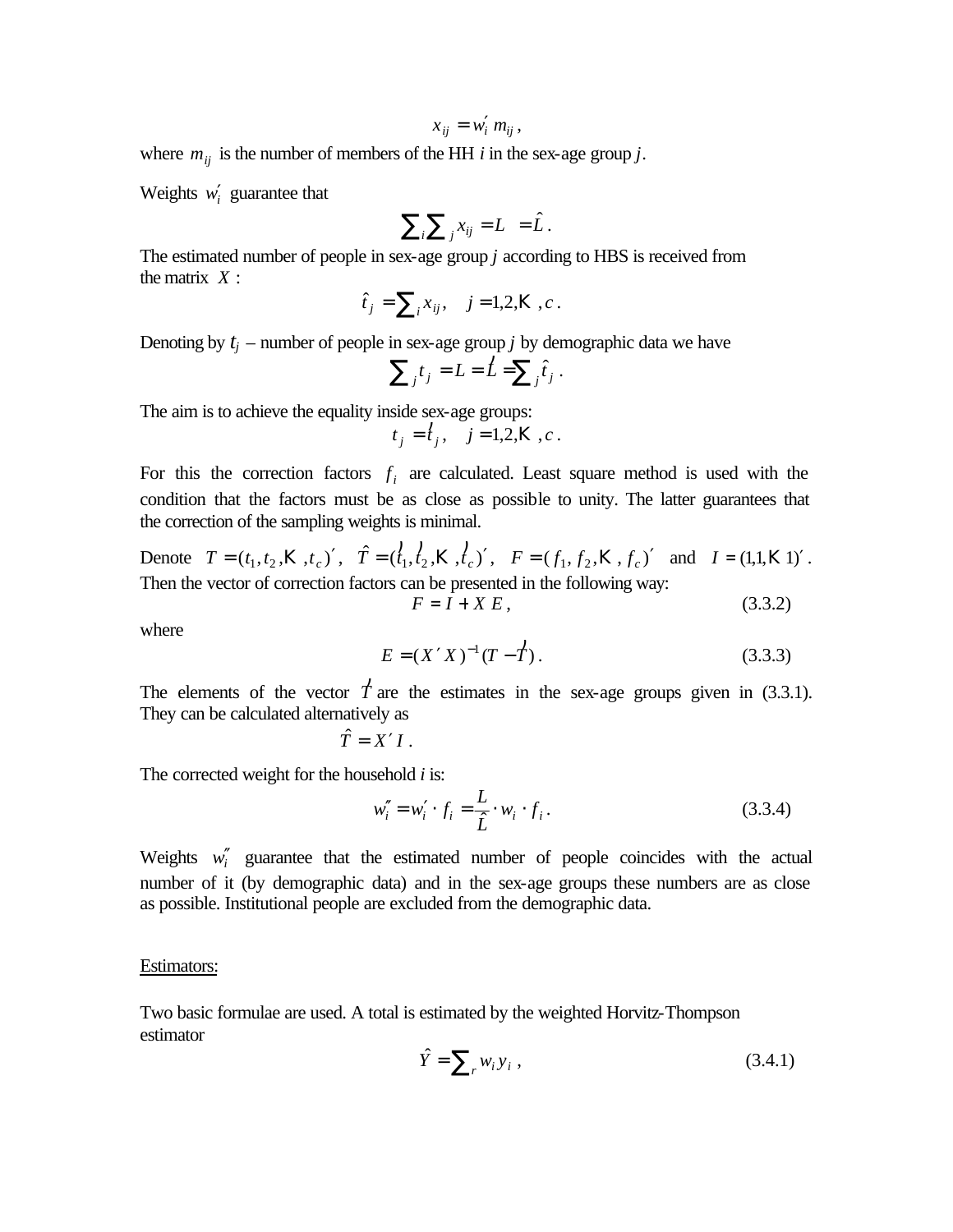where  $w_i$  is either the calibration weight given in (3.3.4) or (in case the calibration by sex-age distribution is not wanted) poststratification weight given in  $(3.2.1)$ ;  $y_i$  is the value of the variable measured on the HH *i* and *r* denotes sample of respondents. A mean is estimated by the ratio of weighted Horvitz-Thompson estimators

$$
\hat{\overline{Y}} = \frac{\hat{Y}}{\hat{X}},\tag{3.4.2}
$$

where  $\hat{X} = \sum_{r} w_i x_i$  with  $x_i$  being some other variable measured on the HH *i*. Using different variables on the place of  $y_i$  and  $x_i$  all the totals and means of HBS can be estimated.

Below some special estimates are given as examples. The following notations are used in the formulae:

- *d r* sample of respondents in domain *d*,
- *N* total number of HHs in the population,
- *L* number of people in the population,
- $L_d$  number of people in the population domain *d*,
- $m_i$  number of members in the HH *i*,
- $m_i^l$  number of children in the HH *i*,
- $y_i$  study variable value of the HH *i*.
- 1. Number of households

$$
\hat{N} = \sum_{r} w_i \ .
$$

2. Number of people in the population

$$
\hat{L} = \sum_{r} w_i m_i \; .
$$

3. Average size of the household

$$
\frac{\hat{L}}{\hat{N}}\,.
$$

4. Number of households in domain *d*

$$
\hat{N}_d = \sum_{r_d} w_i \; .
$$

5. Number of people in domain

$$
\hat{L}_d = \sum_{r_d} w_i m_i \, .
$$

6. Average size of the household in domain

$$
\overline{m}_d = \frac{\hat{L}_d}{\hat{N}_d}.
$$

7. Average number of children per household in domain